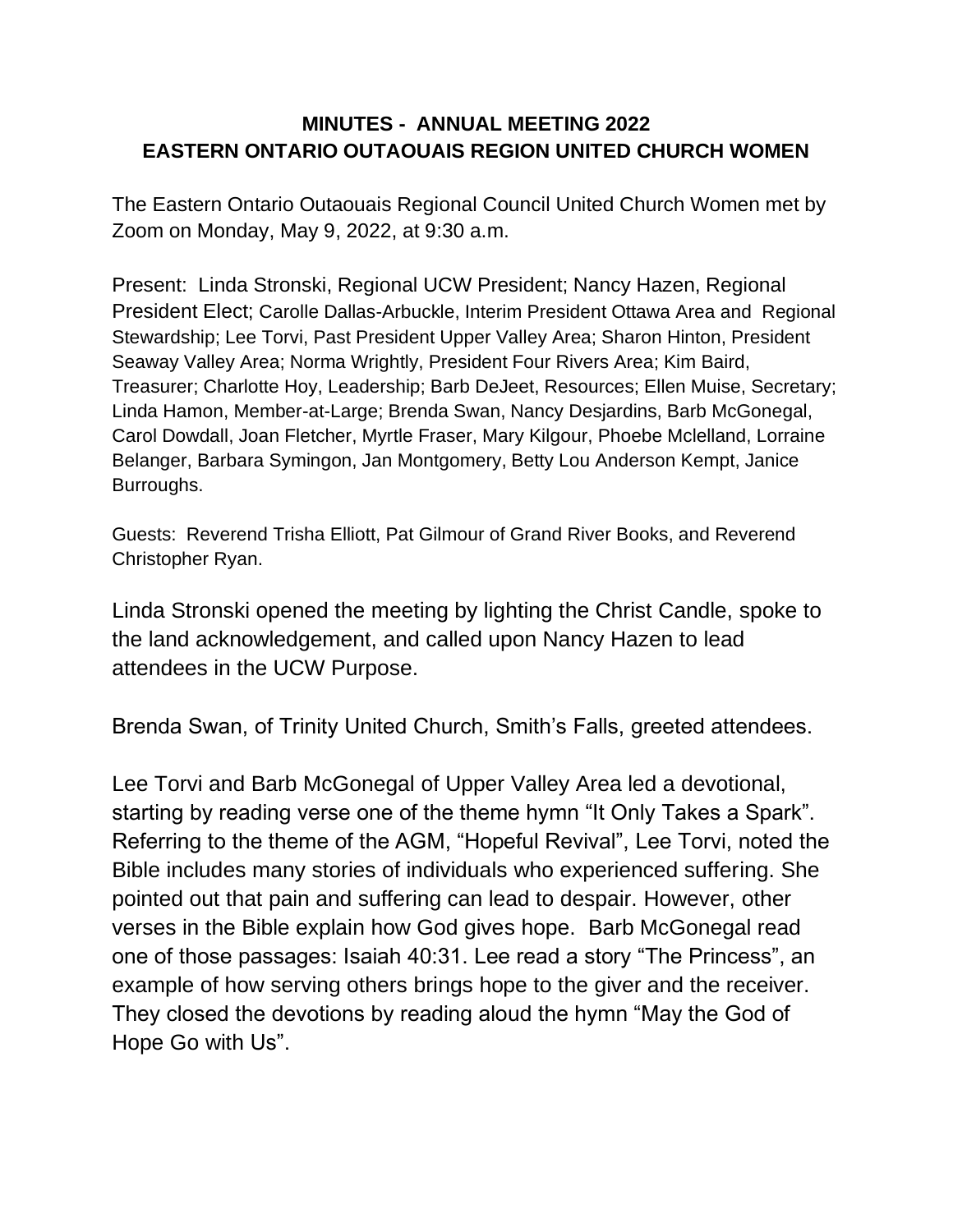Lee Torvi presented the In Memoriam for Our Friends of UCW based on the *UCW Handbook*, Appendix 6. Barb McGonegal read her paraphrase of Proverb 31: 10-31 to describe UCW women, the women whom we were remembering.

Reverend Christopher Ryan of Trinity United Church, Smith's Falls, led attendees in worship, based on "The Lord is My Shepherd", reading from Acts 9:36-43, Psalm 23, and John 10:22-30, followed by communion.

Pat Gilmour of Grand River Books, reviewed books: "A Circle of Stones" by Betty Radford Turcott; "Feathers of Hope" by Sharon Garlough Brown; "Calm Your Anxious Mind: Daily Devotions to Manage Stress and Build Resilience" by Carrie Marr; "Driving Miss Norma: One Family's Journey Saying "Yes" to Living" by [Tim Bauerschmidt](https://www.amazon.ca/Tim-Bauerschmidt/e/B01MUQWU1C/ref=dp_byline_cont_book_1) and [Ramie Liddle;](https://www.amazon.ca/s/ref=dp_byline_sr_book_2?ie=UTF8&field-author=Ramie+Liddle&text=Ramie+Liddle&sort=relevancerank&search-alias=books-ca) "Wholehearted Faith" by Rachel Hill Evans; and a number of children's books. She answered questions. Barb Dejeet noted that Pat Gilmour will be at Summer Event. Linda Stronski thanked Pat Gilmour for joining us and sharing interesting books with us.

A number of motions were made:

- Barb Dejeet moved, seconded by Nancy Hazen that all UCW members present be voting members. Motion carried.
- Mary Kilgourn moved, seconded by Lee Torvi that all persons present be considered corresponding members. Motion carried.
- Phoebe Mclelland moved, seconded by Norma Wrightly that the minutes of the last AGM be accepted as issued. Motion carried.
- Carolle Dallas-Arbuckle shared the financial statements and budget in the 2022 Annual Report on screen. It was noted that a committee is to be formed to establish guidelines for bursaries. Moved by Ellen Muise, seconded by Barb Dejeet that the financial statements for 2021 be accepted. Motion carried.
- Sharon Hinton moved, seconded by Charlotte Hoy that the budget for 2022 be adopted. Questions were raised concerning approving the budget when we are unsure of the amount for Summer Event and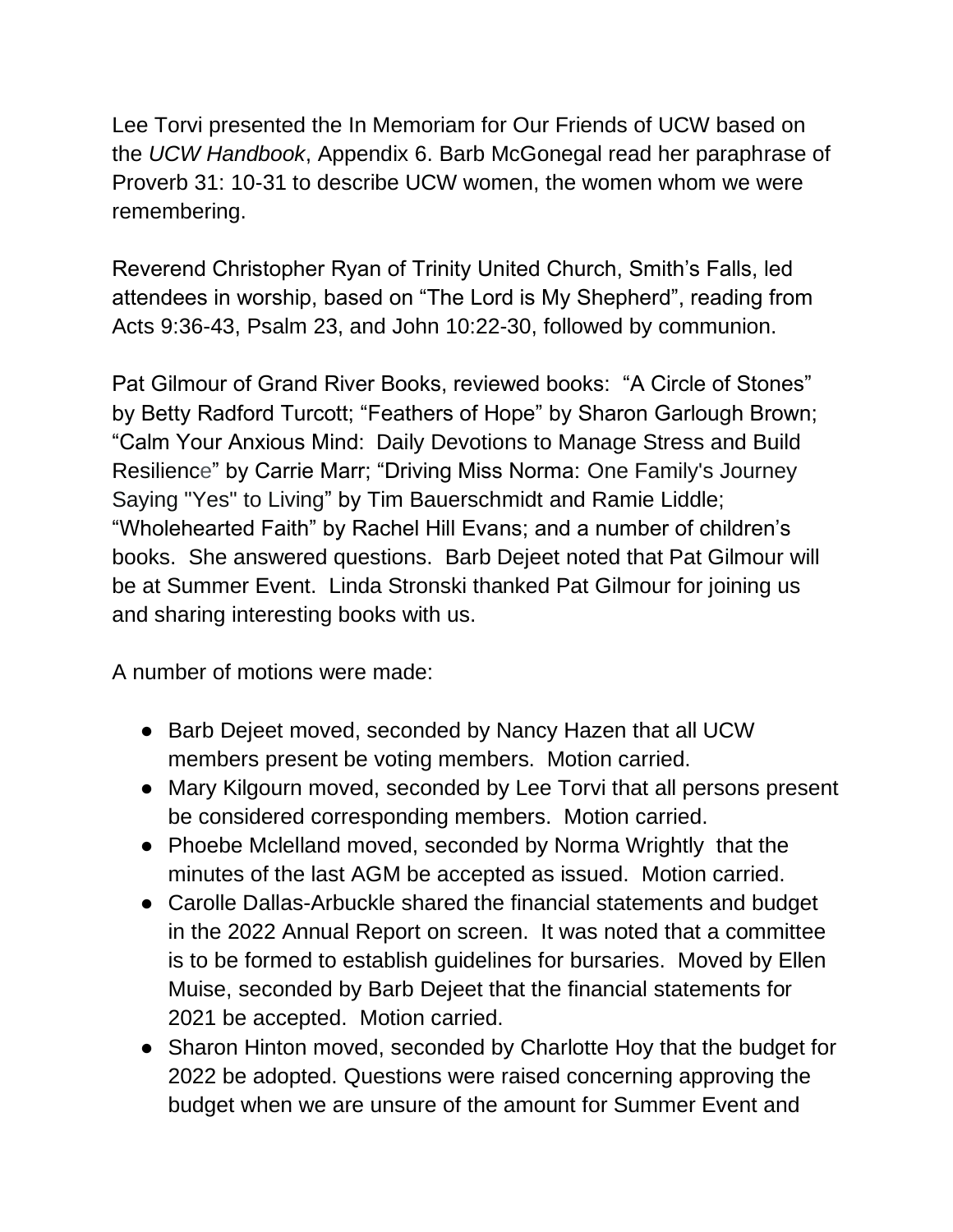how bursaries are funded and expended. The vote was 9 for; 4 against; and 3 abstentions. Motion carried.

- Barb Dejeet moved, seconded by Barbara Symington that portfolio reports be accepted as published. Motion carried.
- Nancy Hazen moved, seconded by Charlotte Hoy that Linda Stronski put forth her name for President Elect National UCW. Carolle Dallas-Arbuckle abstained. Motion carried.

Linda Stronski presented the Nominations Report, noting that a volunteer is needed for Archives. Louise Shaw will be President Seaway Valley Area and Sharon Hinton Member at Large. Nancy Desjardins moved, seconded by Barbara McGonegal that the Nominations Report be accepted. Motion carried.

Linda Stronski said grace before the meeting broke for lunch.

Carolle Dallas-Arbuckle introduced our guest speaker, the Reverend Trisha Elliott, Mission & Service Stewardship & Gifts Officer, Philanthropy Unit involved with "Gifts with Vision"; well-known for her articles in "The Observer" and "Broadview" magazines; author of "How The Light Shines: Stories, Strategies, and Spiritual Practices for Caregivers of People with Dementia"; and a businesswoman.

Reverend Elliott began her talk with the parable of the mustard seed, saying that there are signs of hopeful revival in Mission & Service with 2021 gifts increasing for the first time in a decade. Her presentation included:

- videos on the Food Security Program in northern Ethiopia; the impact of an Ottawa Mission on the life of a young woman; and how church camps can be transformational on the lives of young people. Reverend Elliott brought her own experiences into her discussion of each video and shared how we are all stronger when we plant seeds of hope together.
- discussion on the situation in Ukraine and the numbers of people displaced, noting that the United Church of Canada has provided \$750,000 of support - shelter, water, food, and medical aid - through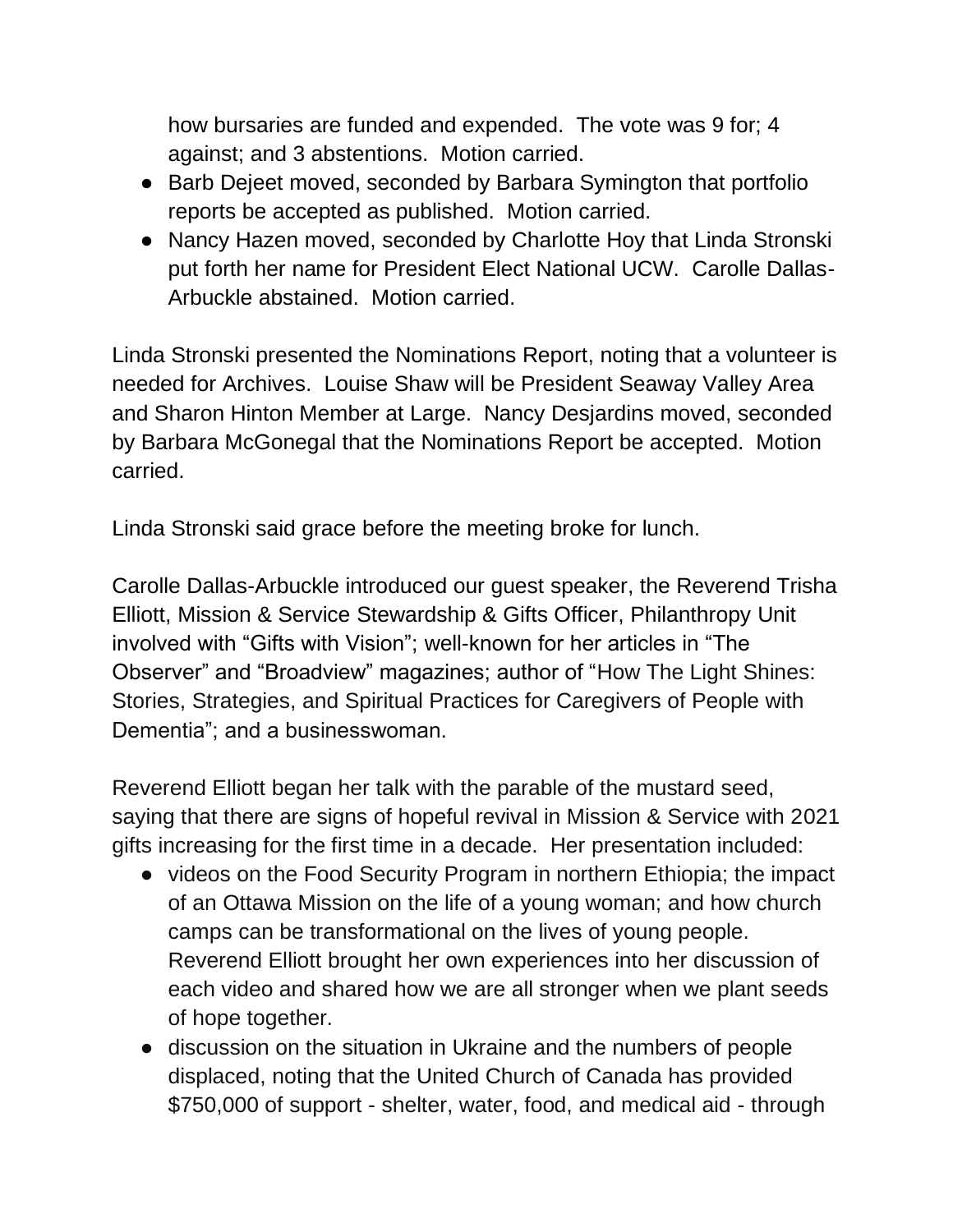ACT Alliance.. She introduced the Gifts with Visions food and hygiene kits, available at \$25, \$38 and \$40 levels.

- explanation that while there was a ceasefire agreement in the Korean war, but that the war has not officially ended, noting there is an online Korea Peace Appeal petition to End the Korean War and establish a peace agreement.
- description of a new initiative in Mission & Service for supporting volunteers, noting that Kathie Murphy will be looking for volunteers to make hand-made thank-you cards and to make calls to say thank you to donors and to be on-line ambassadors by adding comments on social media sites.

Reverend Elliott responded to questions. Carolle Dallas-Arbuckle said she would include an article on volunteering in the upcoming "Keeping In Touch" and suggested that if a list of addresses, plus stamped envelopes and cards, they could be done by United Church Women. Phoebe McLelland noted that Reverend Elliott would be joining the group reading "How the Light Shines" at Centretown United Church.

Norma Wrightly requested the links and permission to share the videos presented.

Sharon Hinton noted that Mission & Service does work through partnerships and noted that a woman has donated her home for a full year for an immigrant family.

Linda Stronski thanked Trisha for sharing the information on Mission & Service partnerships.

Linda Stronski noted that the financial statements may not have been reviewed. It was noted that the Treasurer is responsible for finding a reviewer. Norma Wrightly moved that the EOOR UCW executive ensure that the financial statements 2021 and 2022 are reviewed. Seconded by Lee Torvi. Motion carried.